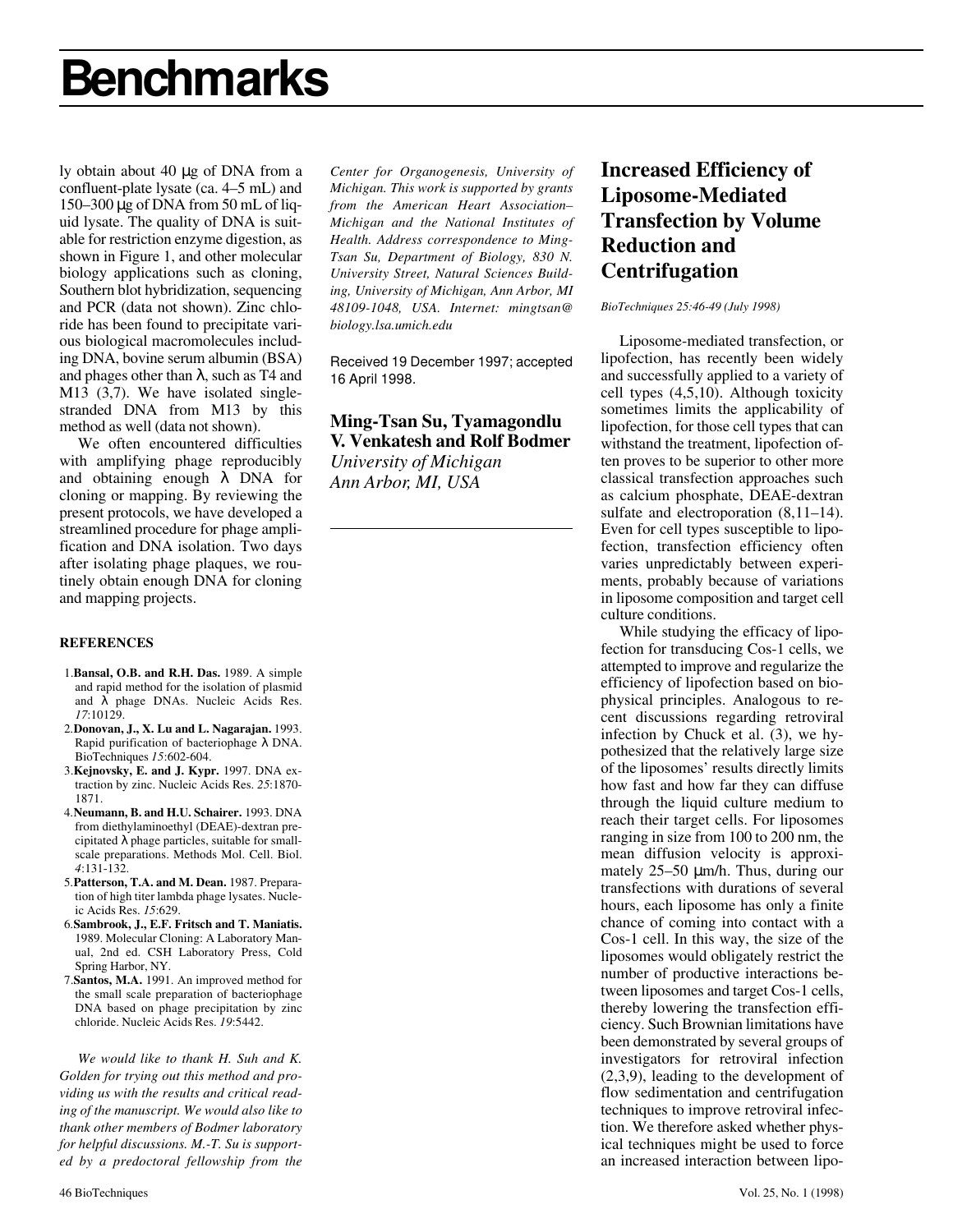somes and Cos-1 cells during the transfection period, either by reducing the liquid volume during transfection or by directly sedimenting the liposomes onto the Cos-1 cells by centrifugation.

pcDNA-CAT plasmid DNA was purchased from Invitrogen (Carlsbad, CA, USA) and purified through QIA-GEN Plasmid Maxi Prep Kit (Qiagen, Chatsworth, CA, USA). LIPOFECTIN<sup>®</sup> reagent (Life Technologies, Gaithersburg, MD, USA) was used as a source of liposomes. Cos-1, a simian virus 40 (SV40)-transformed monkey kidney cell line, was obtained from ATCC (Rockville, MD, USA). Transfection of plasmid DNA as performed using LIPO-FECTIN reagent in OPTI-MEM<sup>®</sup> medium (Life Technologies) without serum as recommended by the manufacturer and previously described, with DNA and LIPOFECTIN reagent mixed and allowed to complex for 15 min prior to introducing the reagent to the cells (1,4). DNA/liposome complexes were incubated overnight with Cos-1 cells that had reached 50%–60% confluence in 12-mm wells (Falcon®; Becton Dickinson Labware, Bedford, MA, USA). After incubation, the transfection medium was replaced with fresh medium, incubated further for 48 h and assayed for chloramphenicol acetyltransferase (CAT) activity.

For centrifugation transfection, LIPO-FECTIN reagent  $(10 \mu L)$  containing plasmid DNA was diluted in 200 µL medium, placed on top of the semiconfluent Cos-1 cells and centrifuged for 10 min at 300× *g* in a tabletop centrifuge (Sorvall, Newtown, CT, USA), using flatplate centrifugation adaptors. After centrifugation, the plates were incubated overnight in a humidified incubator. After incubation, LIPOFECTIN medium was replaced by the regular growth medium containing 10% fetal bovine serum (FBS). CAT activities were evaluated in these samples to monitor the transfection efficiency after an additional 48 h as previously described (7).

Comparing various transfection methods including calcium phosphate, electroporation and DEAE-dextran sulfate, we initially found that lipofection was the most efficient method for transfecting cDNA into Cos-1 cells (data not shown). Nevertheless, when LIPOFEC-TIN reagent was co-cultured with the target Cos-1 cells in 1.0-mL cultures, we observed fairly low and inconsistent transfection efficiency (data not shown). To test whether the relatively large size of the liposomes might limit the transfection efficiency by decreasing the frequency and absolute likelihood of productive interactions with the transfection target cells, we directly compared the CAT plasmid transfection between cultures in which the cell volume was either 1.0 or 0.2 mL. In this comparison, we observed significantly higher transfection efficiency in samples in which the transfection was



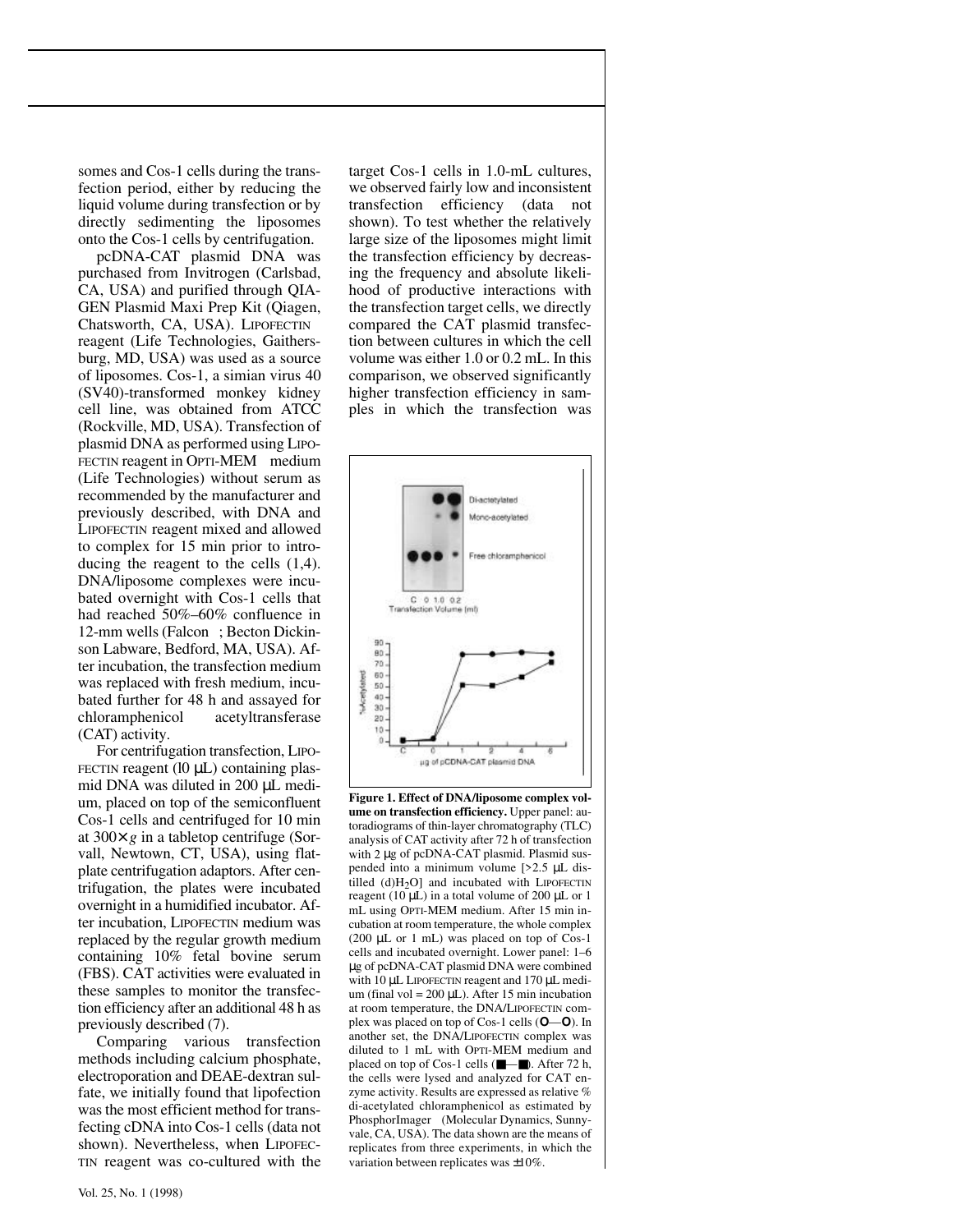# **Benchmarks**

performed in 0.2 mL per 10-mm well compared to samples in which the transfection volume was 1.0 mL per well as monitored by the increase in the CAT activity (Figure 1, upper panel).

To confirm further, we compared low (0.2 mL) vs. standard (1.0 mL) transfection volumes with a range of plasmid DNA concentrations from 2.0 to 8.0 µg. As seen in Figure 1 (lower panel), we found higher CAT activity in those samples in which low volume (0.2 mL) was used during transfection compared to samples transfected in media with higher volumes at all plasmid concentrations. When the results of four experiments were compared, the CAT activity measured at any given DNA concentration varied between transfections, but transfection efficiency was increased by reducing the culture volume within every experiment.

Recently, Kotani et al. introduced spin infection, or "spinnoculation'' to enhance the retroviral infection into the mammalian cells (9). In this approach, cell cultures containing retroviral supernatant are centrifuged onto a cell monolayer or cell button. To mimic this approach for lipofection, liposome/ DNA mixture was centrifuged onto a monolayer of Cos-1 cells for 10 min at 300× *g*, and CAT activities were compared to control liposome infection. While the measured level of CAT activity varied less than ±10% between replicate samples, the absolute transfection efficiency was quite variable between each of three experiments. For each experiment, transfection efficiency was dramatically increased in all samples that were subjected to centrifugation as compared with unspun transfected samples (Figure 2, A and B).

These results document the utility of maximizing the frequency of physical interaction between liposomes and target cells as an approach to increasing transfection efficiency by lipofection. In this study, we have taken two alternative approaches to decrease the distance that the liposomes must travel, by limiting the volume and by directly centrifuging the liposomes onto the target cells. Both approaches had similarly positive effects, with centrifugation



**Figure 2. Effect of spinnocculation (9) of transfection efficiency during transfection.** (A) Autoradiograms of TLC analysis of CAT activity after transfection using spinnoculation. pcDNA-CAT plasmid DNA (2  $\mu$ g) was suspended with 10  $\mu$ L of liposomal transfection reagent in a final volume of 200  $\mu$ L. One sample was centrifuged for 10 min at 300× *g* and incubated overnight along with the unspun sample. CAT enzyme activity was analyzed after 72 h of transfection. (B) pcDNA-CAT plasmid DNA  $(1-6 \mu g)$ was combined with 10 µL LIPOFECTIN reagent in a final volume of 200 µL. One set of these samples was centrifuged (■—■) and incubated overnight along with unspun samples (**O**—**O**). After 72 h of transfection, the cells were lysed and analyzed for CAT enzyme activity. Results are expressed as relative % Diacetylated chloramphenicol as estimated by PhosphorImager. The data shown are the means of replicates from four experiments, in which the variation between replicates was within ±10%.

somewhat more effective.

Although the approaches taken clearly increase the liposome-cell contacts, the precise mechanisms by which these techniques lead to increased transfection are not known. Because the mechanism of liposome-mediated transfer of foreign DNA into cells is not clearly defined (10–12), fusion, endocytosis or a combination of these two mechanisms could be the mechanism for the transfer of exogenous DNA into the cells. Increasing the frequency of the liposome-target cell interactions could increase membrane fusion, stimulate endocytosis or even have additional amplifying effects. However, whatever the precise steps that occur once the liposomes contact their target cells, maximizing the frequency and efficiency of these interactions is a sensitive step in regulating the overall transfection efficiency. Similar results have been obtained with cell types that are susceptible to lipofection, e.g., T lymphocytes (7) (data not shown). Overall, this approach is immediately generalizable to diverse applications in cell and molecular biology, and can be flexibly adapted to whatever solute particles and target cells are being studied by the investigators.

#### **REFERENCES**

- 1.**Ausubal, F.M., R. Brent, R.E. Kingston, D.D. Moore, J.A. Smith, J.G. Seidman and K. Struhl (Eds.).** 1994. Current Protocols in Molecular Biology. John Wiley & Sons, New York.
- 2.**Bahnson, A.B., J.T. Dunigan, B.E. Baysal, T. Mohney, R.W. Atchison, M.T. Nimgaonkar, E.D. Ball and J.A. Barranger.** 1995. Centrifugal enhancement of retroviral mediated gene transfer. J. Virol. Methods *54*:131-143.
- 3.**Chuck, A.S., M.F. Clarke and B.O. Palsson.** 1996. Retroviral infection is limited by Brownian motion. Hum. Gene Ther. *7*:1527- 1534.
- 4.**Felgner, P.L., T.R. Gadak, M. Holm, R. Roman, H.W. Chen, M. Wenz, J.P. Northorp, G.M. Ringold and G.A. Danielsen.** 1987. Lipofection: a highly efficient, lipid mediated DNA-transfection procedure. Proc. Natl. Acad. Sci. USA *84*:7413-7417.
- 5.**Felgner, P.L. and G.M. Ringold.** 1989. Cationic liposome-mediated transfection. Nature *337*:387-388.
- 6.**Fung, Y.C.** 1990. Biomechanics: Motion, Flow, Stress and Growth, p. 292-294. Springer-Verlag, New York.
- 7.**Gottschalk, L., D. Giannola and S.G. Emer-**